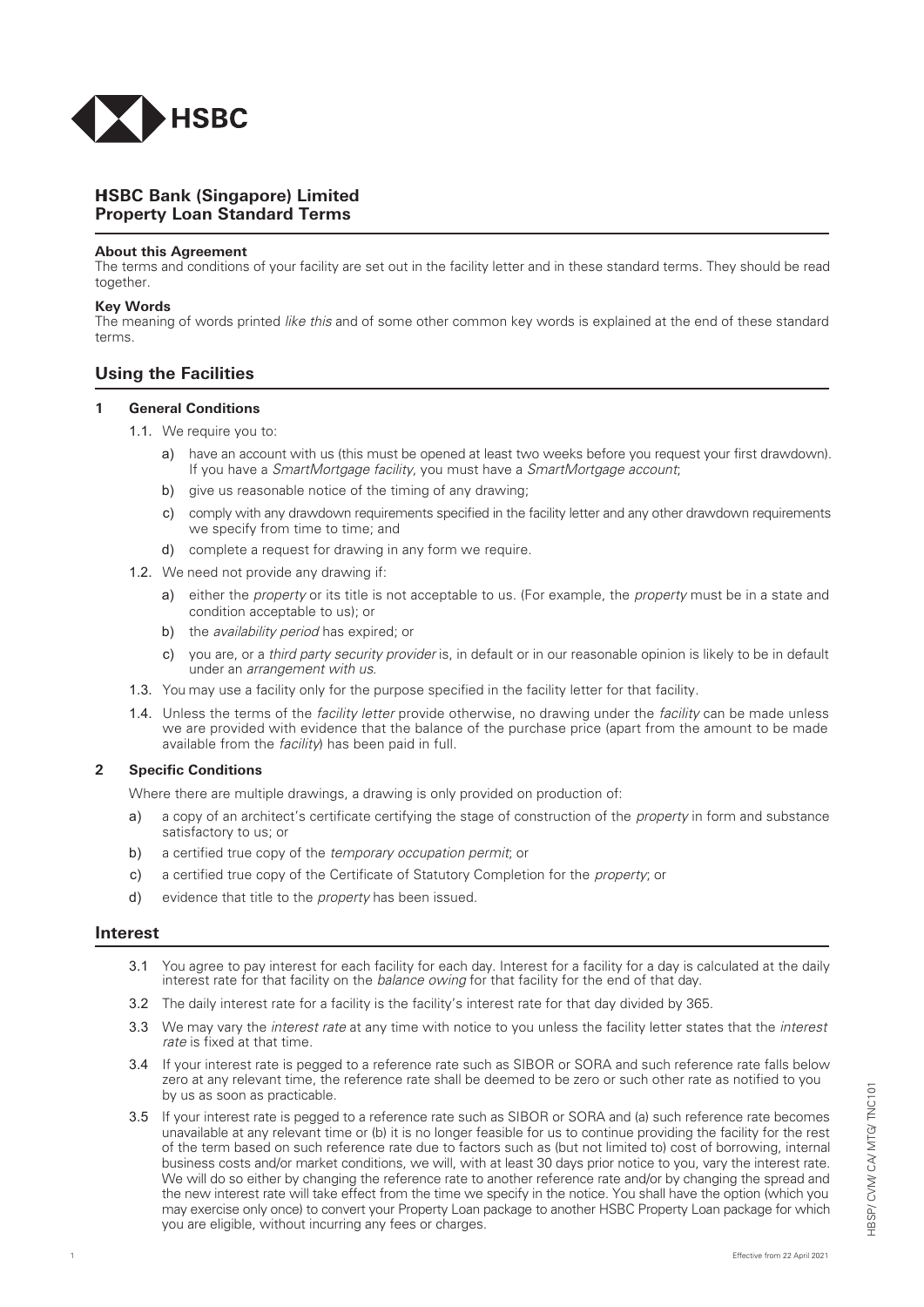3.6 Interest for a drawing accrues daily from and including its *drawdown date*. (A *drawdown date* occurs immediately on our release of funds, whether or not, at that time, it has been actually applied towards payment of the purchase price or refinancing of any existing *Property Loan*. (For example, when fund are released to our lawyer to make payment of the purchase price or refinance any existing *Property Loan* or when funds are released in the manner required by *HDB*). A *drawdown date* also occurs on the date a facility is converted to another facility.)

# **SmartMortgage Facilities**

Clauses 4 and 5 only apply if you have a *SmartMortgage facility*.

## **4 SmartMortgage Accounts**

- 4.1 You agree to maintain your *SmartMortgage account* in your name only, which is a *transaction account*, to service your *SmartMortgage facility*. A transaction account may relate to only one *SmartMortgage facility*.
- 4.2 You agree to ensure that the transaction account is not overdrawn.
- 4.3 We may close the *transaction account* if:
	- a) you ask us to stop crediting the *SmartMortgage interest credit* to that *transaction account*; or
	- b) the total amount owing under the *SmartMortgage facility* is repaid in full.

We pay to you any credit in the *transaction account* we close by either transferring it to any other account you have with us or sending you a cashier's order.

## **5 SmartMortgage Interest Credit**

5.1 We will apply *SmartMortgage interest credits* to the *transaction account* in any manner or order we choose. We do this in arrears on the first day of each month. Whilst the amount of the *SmartMortgage interest credit* (if any) does not appear on your *transaction account* statement, we provide you with a separate monthly advice detailing the amount.

However, if you wish to change your *transaction account* during the month, you will only enjoy *SmartMortgage interest credits* to your new *transaction account* starting from the date of effective change and we will not apply *SmartMortgage interest credits* to your existing *transaction account* for the period prior to the date of effective change.

- 5.2 You are not entitled to a *SmartMortgage interest credit* during the period where you are serving notice of redemption. If notice of redemption is subsequently withdrawn, the *SmartMortgage interest credit* will recommence and continue from the date we receive your withdrawal of redemption notice. You are also not entitled to a *SmartMortgage interest credit* in respect of a month if there is no principal outstanding under the *SmartMortgage facility* at any time during that month.
- 5.3 *SmartMortgage interest credits* may be used only towards repaying the *SmartMortgage facility*. (They are not available to you for withdrawal.)
- 5.4 We may vary the method of calculating the *SmartMortgage interest credit* at any time with notice to you unless the variation does not impact your payment obligations in any way.
- 5.5 If tax is payable on any *SmartMortgage interest credit*, you agree to pay it. If we are required to withhold tax from any *SmartMortgage interest credit*, the *SmartMortgage interest credit* is reduced by the amount of the tax to be withheld.

# **Early Repayment**

Clauses 6 and 7 do not apply to Overdrafts.

If an early repayment occurs during the period for which an interest rate is fixed, you may also be required to pay us break costs (see "Break costs" below).

Partial repayment is not allowed where notice for full repayment has been given to the Bank.

The notice period required in clauses 6 and 7 below commences from the later of the notice date or the first *drawdown date*.

## **6 Partial Repayment**

In addition to any provision in the facility letter permitting early partial repayments, you may repay early any part of the *balance owing* at any time if you either: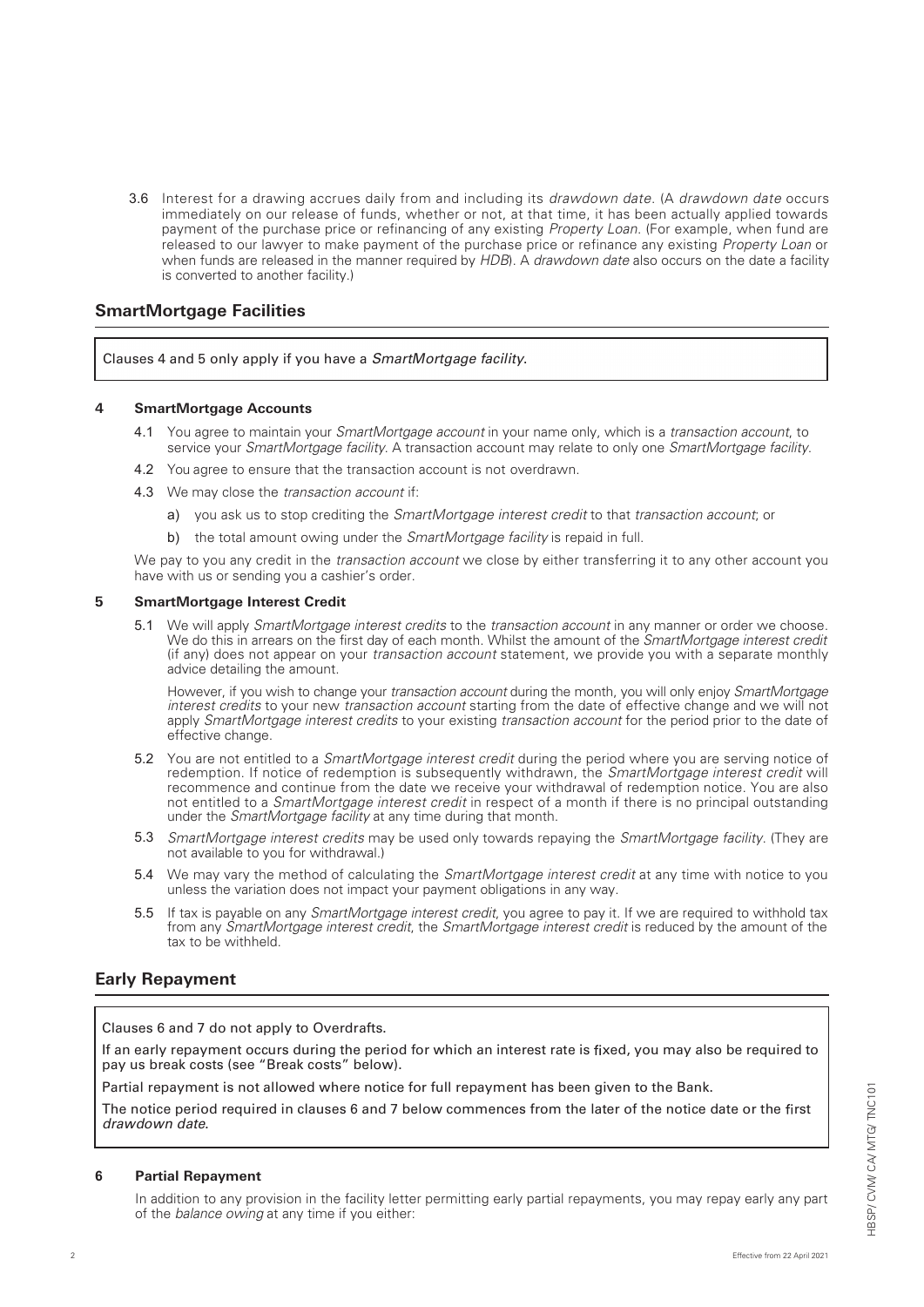- a) give us at least one month's written notice; or
- b) pay us the one month's interest on the amount repaid that we would have received if you had given us one month's written notice.

Each early repayment must be for a minimum amount of S\$10,000 (or where the repayment exceeds S\$10,000, multiples of S\$1,000).

With each early repayment, the *term* of the facility remains unchanged and the monthly installments payable by you will be reduced. We will give you notice of the reduced monthly installments. You will let us know if you prefer to maintain the same monthly installment and instead reduce the *term* of the facility.

## **7 Full Repayment**

In addition to any provision in the facility letter permitting early full repayment, you may repay early the total amount owing at any time if you either:

- a) give us at least two months' written notice; or
- b) pay us the two months' interest on the amount repaid that we would have received if you had given us two months' written notice.

# **Fees and Charges**

## **8 General**

- 8.1 You agree to pay us the following fees (in addition to any other fees set out in the facility letter or that we specify from time to time):
	- a) S\$400 processing fee (or such other fee we determine), plus all our *costs*, if you fail to satisfy all drawdown requirements or decide not to proceed with the facility;
	- b) an administration fee for each time that we accept your request to convert to another HSBC *Property Loan* package for which you are eligible, which amount shall be at our discretion and which shall be notified to you at the time of your request;
	- c) S\$200 variation fee each time we agree to a variation of any facility, which variation does not fall under sub-clause (b) above, at your request.
- 8.2 We may introduce new fees and charges (and vary existing fees and charges) at any time with at least 30 days prior notice to you. This may include new fees and charges as a result of regulatory change or the introduction or variation of government charges or duties.
- 8.3 Unless you have already paid them, you authorize us to debit fees and charges set out in this facility agreement to your account. We may do so on or after the date we pay them or the date they become due or payable by you or us (whichever is earlier). We need not notify you first.

## **9 Cancellation Fee**

If the facility or any part of any unused portion of a *facility limit* in accordance with this facility agreement is cancelled for any reason whatsoever, you agree to pay us, on cancellation, the cancellation fee for that facility as set out in the facility letter. If your facility has a fixed *interest rate* you also may be required to pay us break costs (see "Break costs" below.)

If you cancel a facility you also agree to refund any subsidies we have provided to you under this facility agreement.

## **10 Break Costs**

## This clause 10 only applies to facilities with a fixed *interest rate*.

If during the period for which the interest rate is fixed for a facility:

- a) vou repay early all or any part of the *total amount owing* for that facility; or
- b) you or we cancel that facility or part of the unused portion of its *facility* limit; or
- c) the total amount owing for that facility becomes repayable because you are in default,

we may suffer loss (which we call "break costs"). This loss usually arises because of changes in market interest rates between the start of the period for which the interest rate was fixed and the time when such an event occurs.

We calculate break costs as the difference, if positive, between:

- *•* an amount calculated by reference to the rate equivalent to our cost of funds at the start of that period; and
- *•* an amount calculated by reference to the rate equivalent to our cost of funds at the time the event occurs,

over the remainder of the period for which the interest rate was fixed. This is then discounted back to the net present value at the rate equivalent to our cost of funds at the time the event occurs.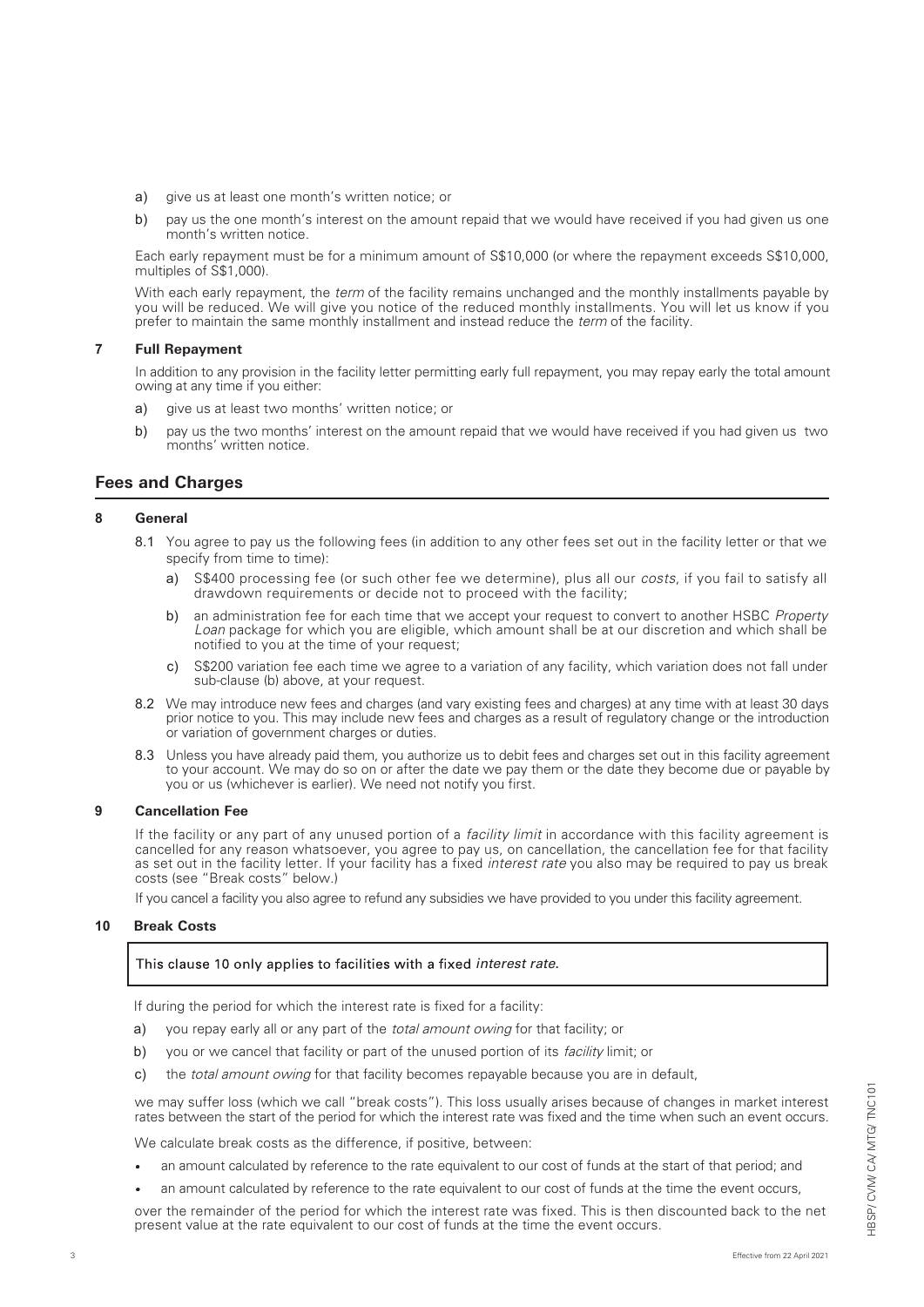# **Undertakings**

## **11 The Property**

- 11.1 If the facility letter states that the *property* is owner occupied, you agree to ensure that it remains owner occupied unless we agree otherwise. If we do agree otherwise, it may be on any conditions we require including varying the *interest rate* or requiring any additional *security interest* (such as an assignment of rental proceeds).
- 11.2 You agree not to raise any financial accommodation (other than the facilities) for purchase of the *property*.
- 11.3 You shall seek our prior consent in writing for any intended reconstruction or addition and alteration to be made to the *property*. You agree to supply us with all related documents and/or additional security interest (such as Contractor's All Risk Policy and Performance Bond) required by us.

## **12 Information**

If we ask, you agree to supply us with any information about or documents relating to:

- a) any *arrangement with us*; or
- b) any *secured property*; or
- c) your financial affairs or business or, if you are a corporation, the financial affairs or business of any *third party security provider*.

In addition, you will provide us with such assistance as may be necessary (including, where relevant, the provision of identification documents) to enable us to meet our *Compliance Obligations*.

### **13 Authorizations**

You and each *third party security provider* agree to obtain, renew on time and comply with the terms of each authorization necessary for you and each *third party security provider* to enter into the *arrangements with us*, observe obligations under them and allow them to be enforced.

### **14 Insurance**

- 14.1 You and/or each *mortgagor* agrees to maintain a *mortgagee interest policy* over the *property* with AXA Insurance Pte Ltd at your cost. The *mortgagee interest policy* shall:
	- a) cover fire and other usual risks we require and must be for an amount we require;
	- b) provide for our interest as mortgagee/loss-payee; and
	- c) include a non-cancellation clause endorsed thereon.
- 14.2 You and/or each *mortgagor* authorize us to arrange the *mortgagee interest policy*. However, we are not liable for any loss caused by us doing so (including if the risks or amount covered are inadequate). The *mortgagee interest policy* shall be effected upon the first drawdown of the facilities or any part thereof. If the property is under construction, the *mortgagee interest policy* will be issued only after we receive a copy of the *temporary occupation permit*.
- 14.3 We shall be entitled, upon your acceptance of the facility letter, to set up a GIRO recurring payment arrangement for the purpose of deducting insurance premiums. We shall also be entitled to debit at any time without prior notice, any of your account(s) with us (whether held solely or jointly) for payment of any outstanding insurance premium. In the event that your account does not have sufficient funds, we shall reject the relevant insurer's debit instructions and you agree to pay a fee for this. If you fail to purchase or maintain the insurance required by clause 14.1, we may, and you authorize us to, purchase such insurance as may be necessary to remedy any such failure and you shall indemnify us on demand against any costs or expenses incurred by us in purchasing such insurance. This authorization will remain in force until terminated by our written notice sent to your address last known to us or upon receipt of your written revocation through the relevant insurer.
- 14.4 Notwithstanding clause 14.1, you and/or each *mortgagor* may take up a *mortgagee interest policy* over the *property* with an insurer other than AXA Insurance Pte Ltd subject to the following conditions:
	- a) a letter of undertaking in respect of the *mortgagee interest policy* being signed and submitted by you and/or each mortgagor and received by us;
	- b) our prior written approval being obtained; and
	- c) the original *mortgagee interest policy* and premium paid receipt being received by us.
- 14.5 You and/or each *mortgagor* authorize us to disclose your respective contact details, identification information and/or other relevant personal data to the relevant insurer appointed by you for the purpose of administering, maintaining and managing the *mortgagee interest policy*.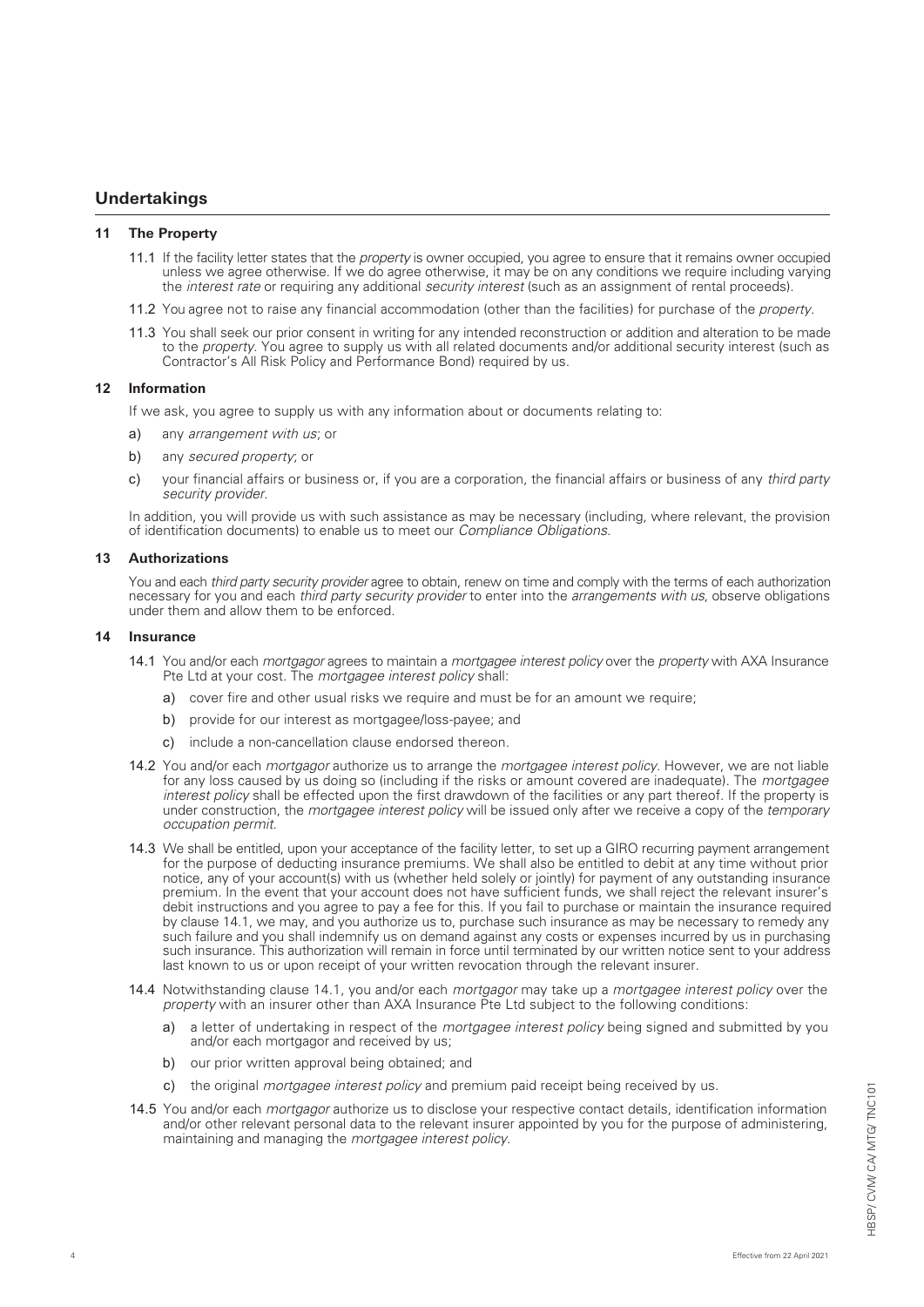## **15 Valuations**

- 15.1 We may obtain a valuation report on any *secured property* at any time. You agree to pay us all *costs* in connection with the valuation.
- 15.2 Any valuer we may use is an independent contractor and is not our agent or employee. We are not responsible for any representation, action or inaction by them.
- 15.3 Each *mortgagor* agrees to do everything to assist with preparation of the valuation report including ensuring access to the *property*.
- 15.4 Where the *property is a HDB property*, you must obtain a valuation conducted for *HDB* dated not more than 3 months from the date of the facility letter and this valuation must be acceptable to *CPF Board* (where applicable). Where the property is resale HDB property, you must provide us with the confirmation of value issued by HDB dated no more than 3 months from the date of the facility letter. You agree to pay us all costs in connection with any revaluations (if any) required by *CPF Board*.

### **16 Security Margin**

If, at any time, the *market value* is less than the amount we consider provides us with an acceptable security margin, or in our opinion, the *secured property* materially decreases from its value at the date of this facility agreement or the *secured property* becomes less saleable than its saleability at the date of this facility agreement, we may do any one or more of the following:

- a) reduce the facility limit;
- b) require you to provide additional *security interests* to us (in form and substance satisfactory to us);
- c) require you to repay part or all of the *total amount owing* for all facilities on demand.

## **Default**

5

 Clauses 17 and 18 do not apply to Overdrafts as those facilities are repayable at any time on demand. This does not affect any other right we have in connection with any Overdraft.

## **17 When are you in default?**

If any of the following events or circumstances arise or occur, you will be regarded as being in default:

- a) you do not pay on time any amount payable under an *arrangement with us* in the manner required by it; or
- b) you do not observe any obligation given under an *arrangement with us*; or
- c) you are, or a *third party security provider* or another person is, in default under any *arrangement with us* or an event of default, however described, occurs under an *arrangement with us*; or
- d) you give, or a *third party security provider* or another person gives, us incorrect or misleading information (such as financial statements) in connection with an *arrangement with us* or you have withheld any information that might have caused us not to enter into any *arrangement with us*; or
- e) a writ of seizure or sale is issued against, or any distress or execution is levied on or issued against, any of your assets or the assets of a *third party security provider*; or
- f) legal proceedings of any kind are commenced (or threatened) against you or any *third party security provider* which, in our opinion, may have a material adverse effect on your or a *third party security provider's* ability to observe obligations under this facility agreement or another *arrangement with us*; or
- g) we receive written notice of your lack of capacity under the Mental Capacity Act (Cap. 177A) of Singapore (or such other equivalent, amendment or replacement legislation) or you die or you suffer from any disability that would result in your inability to observe obligations under this facility agreement or another *arrangement with us* (or any of these things happens to a *third party security provider*); or
- h) you are or become, or a *third party security provider* is or becomes, insolvent or any step is taken to make you or a third party security provider insolvent; or
- i) a liquidator, receiver, administrator, administrative receiver, nominee, supervisor, compulsory manager, judicial manager, provisional supervisor or other similar officer, is appointed to you (or a *third party security provider*) or, over all or any part of your (or *a third party security provider's*) assets or business (or any step is taken to do so); or
- j) an *arrangement with us* is, becomes or is claimed to be illegal, void or unenforceable or any *security* does not have or loses the priority it is intended to have; or
- k) a change occurs in your or a *third party security provider's* financial circumstances which, in our opinion, may have a material adverse effect on your or a *third party security provider's* ability to observe obligations under this facility agreement or another *arrangement with us*; or
- l) we believe on reasonable grounds that urgent action is necessary to protect any *secured property* or our interest in the *security*, or a notice or proposal for compulsory acquisition of all (or any part of) the property is issued; or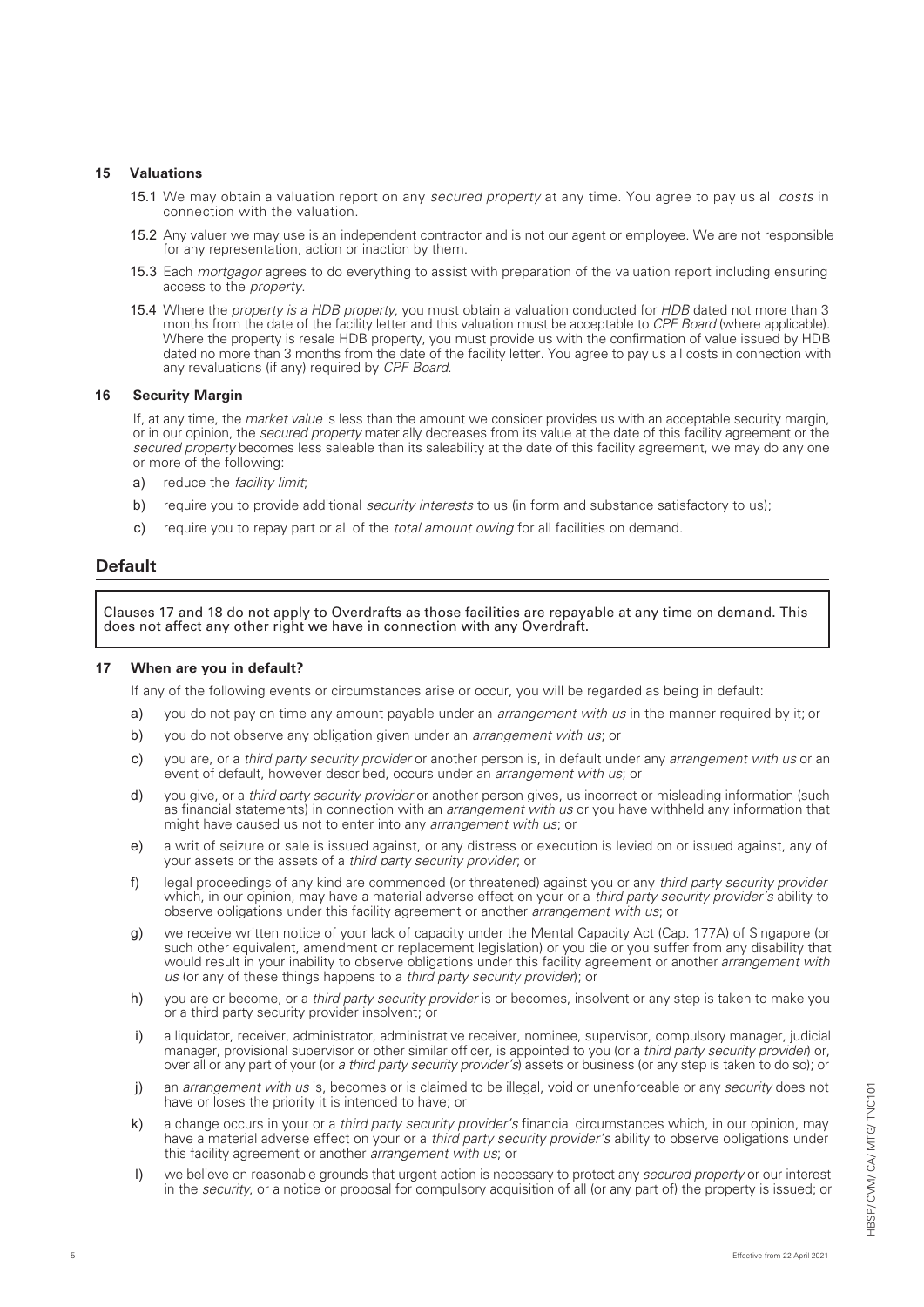- m) in our opinion, the use of the *secured property* or a proposed change in the use of the *secured property* has or may have a material adverse effect on the value of the *secured property* as compared to the value of the *secured property* as at the date of this facility agreement or renders or may render the *secured property* less saleable than its saleability at the date of this facility agreement; or
- n) you are, or a *third party security provider* is, placed under judicial management (or any steps are taken to do so);or
- o) either you or a *third party security provider* is a corporation and a change takes place in your or the *third party security provider's* directors, shareholders, management or operating environment; or
- p) you do not, or a *third party security provider* does not, meet all your or their monetary obligations (whether present or future) on time or within any applicable grace period or any of these obligations become, or can be rendered, payable early otherwise than at your or the *third party security provider's* election; or
- q) purchase of the *property* by the *mortgagor* is not completed (for any reason) within the time specified in the contract for sale or is otherwise terminated; or
- r) any event occurs or circumstances arise which we reasonably determine give grounds for believing that it would no longer be prudent to continue to make the facility or facilities available to you; or
- s) any of the events or circumstances set out in clause  $34.4$  (c)(i)-(iii) arises or occurs.

### **18 What we can do?**

If you are in default:

- a) we no longer need provide any facility; and
- b) the sum of the *total amount owing* for all facilities is payable on demand.

## **Default Interest**

19.1 From the time any amount is overdue for payment until it is paid, you must pay interest at a higher rate, the default rate, on the overdue amount.

These interest charges are calculated daily or at any other intervals we choose.

- 19.2 Unless otherwise indicated, the default rate for a facility shall be the interest rate set out in the facility letter plus 3% per annum (or such other default rate we determine).
- 19.3 You agree to pay interest owing under this clause when we specify.
- 19.4 Each month (or any other period we choose) we may add to the overdue amount any interest under this clause which has not been paid. You are then liable for interest under this clause on the total amount.
- 19.5 Your obligation to pay on time is not cancelled by the provisions of this clause.

# **Other Terms**

### **20 Other Costs and Indemnities**

20.1 You agree to pay:

- a) our reasonable costs in arranging (including searching *insolvency, property,* cause books and writ of seizure and sale records), administering (including giving and considering consents, variations, discharges and releases, producing title documents, or enforcing, attempting to enforce or taking any other action in connection with our rights) and terminating any *arrangement with us*; and
- b) all taxes, fees, and charges payable in connection with any *arrangement with us* and any transaction under it and any interest, penalties, fines and expenses in connection with them.

You agree to pay these amounts when we ask. We can also debit any of these amounts to your account even if we do not expressly ask you to pay.

20.2 You indemnify us against, and therefore you agree to pay us on demand for, liability, loss or costs we suffer or incur:

- a) if you default under an *arrangement with us*; or
- b) in connection with any person exercising, or not exercising, rights under an *arrangement with us;* or
- c) in connection with any *arrangement with us* or any *secured property*; or
- d) if taxes are required to be paid on any amounts payable by you or any third party security provider in connection with any *arrangement with us*; or
- e) in connection with a drawing which you request not being provided in accordance with your request for any reason (other than our default).

20.3 Anything you are required to do under an *arrangement with us* is at your cost.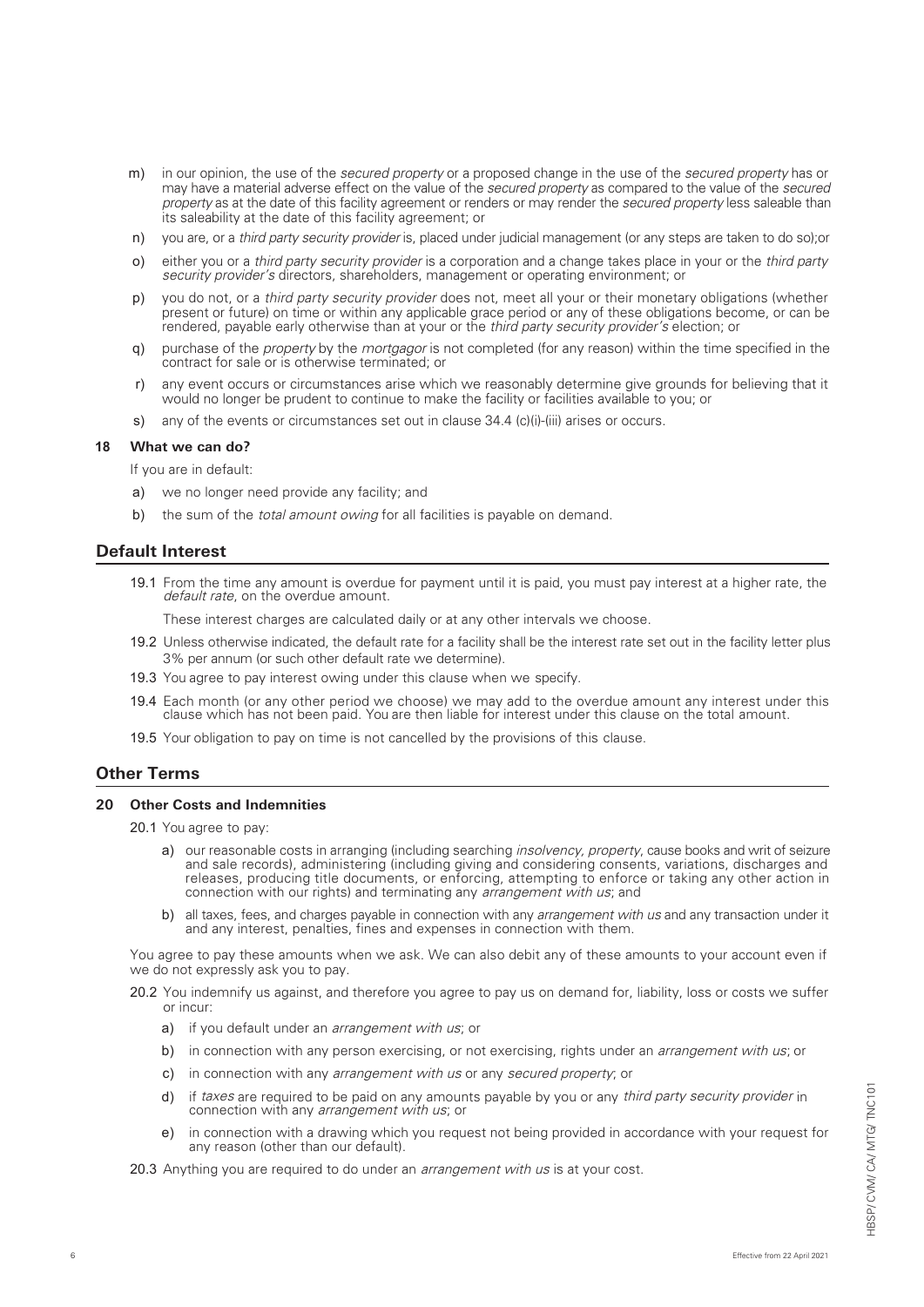## **21 Reduction of Facility Limit**

- 21.1 If, at any time, we determine that the *adjusted purchase price* is lower than that stated by you, we reserve the right to reduce the *facility limit*.
- 21.2 We reserve the right to review or alter the *facility limit* at our discretion and shall give prior written confirmation to you in such event and any decision of ours shall be final and conclusive on you.
- 21.3 In the case of a *Property Loan* used for refinancing, we may vary the *facility limit* after we have determined the total amount of *CPF savings* used to purchase the *property* and make payments to any prior mortgagee of the *property*.

## **22 General Provisions in Relation to Payments and Accounts**

- 22.1 Unless we agree otherwise, all payments you are required to make to us must be effected by debiting an account you have with us. We may debit any account you have with us (whether in Singapore or elsewhere).
- 22.2 You agree to ensure sufficient funds are in your account to satisfy all payments you are required to make to us. If there are insufficient funds in your nominated account, we may choose not to debit that account at all. (If that occurs, interest at the *default rate* accrues on the whole of the overdue amount. See "Default interest" above.)
- 22.3 Unless otherwise specified in the facility letter, if the first *drawdown date* under a facility secured by *private property* occurs from the 1st up to and including the 5th of a month, you agree to make the first repayment on the first day of the next month. If the first *drawdown date* for that facility occurs on any other date during a month, you agree to make the first repayment on the first day of the second month following the first *drawdown date.*

You agree to make all subsequent repayments on the first day of each following month until the end of the *term.*

- 22.4 Repayments on a facility secured by *HDB property* are debited on or around the 15th day of each month.
- 22.5 We reserve the right to vary the instalment amount for any reason (including if the *interest rate* changes or you make an early repayment). We will give you notice of any new instalment amount.
- 22.6 We may use any payment we receive in connection with a facility to reduce the *balance owing* for that facility or to repay any other amounts which you owe us in connection with that facility in any order we choose.
- 22.7 We may assign any date we consider appropriate to a debit or credit to an account (except that, in the case of a debit, the date must not be earlier than the date on which the relevant transaction occurs). However, we credit payments to an account as soon as practicable after we receive them.
- 22.8 If an amount is due on a day which is not a *business day*, you agree to pay it on the next following *business day*.
- 22.9 You consent to any third party deposit credited to any account you have with us. However, we may refuse to accept any deposit from either you or any third party which may breach any law.
- 22.10 You agree to pay us all amounts you owe us in full without set-off, counterclaim or deduction. However, we may set-off against amounts you owe us any money we owe you.
- 22.11 If at any time the facility is in a currency that is different from the currency in which your salary is paid or from which you repay the facility, then there is a risk that changes in the exchange rate will affect the balance owing and the amount of your interest and principal payments. If this applies to you, you should regularly check the exchange rate to ensure that you are still comfortable with the balance owing and with the amount of interest and principal you pay. If you are not comfortable then you may want to consider reducing the facility limit, re-financing the facility or repaying it early. You should also consider speaking with an independent financial adviser before making changes to your mortgage arrangements.

## **23 Discharge of the Mortgage**

When the *total amount owing* under the *facility* has been fully repaid and any other facilities secured by the property has been terminated, you are required to discharge the mortgage promptly. You agree to pay all *costs* and expenses relating to the discharge of the mortgage and to appoint a law firm approved by us to complete the discharge of the mortgage within the stipulated timeframe in our notice to discharge the mortgage. If the discharge of the mortgage is not completed within the stipulated timeframe for any reason whatsoever, you agree to pay us an administrative fee and other expenses incurred for safekeeping of the title deeds and any other legal documents, applicable and prevailing at the time of such discharge of the mortgage or such other amount as we may in our discretion impose. We are not obliged to release the title deeds or other documents to you unless such administrative fee and other expenses incurred by us have been paid in full.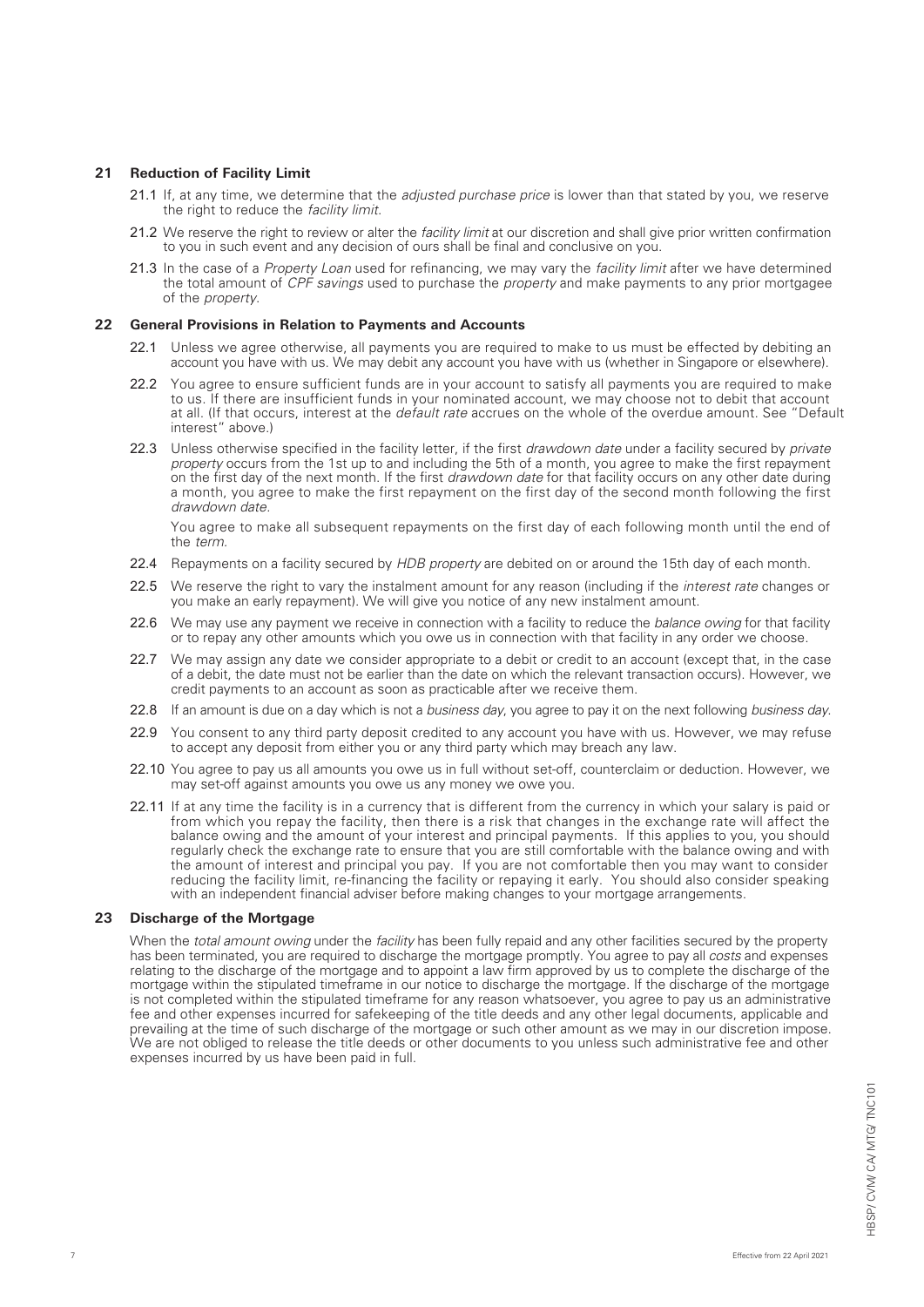# **General Matters**

## **24 Joint Borrowers**

24.1 If there are more than one of you:

- a) the facility letter and this facility agreement apply to all of you together and to each of you on your own;
- b) any notice or instruction given to us and any request for or acceptance of variations to the facility letter or this facility agreement by any one of you shall be binding on the rest of you;
- c) any notice or demand or other communication given by us to any one of you shall be deemed to have been served on all of you; and
- we may at our discretion in any case require any notice, instruction, request or acceptance to be confirmed d) by all persons who are borrowers and/or mortgagors under the facility letter.

## **25 Notices and Other Communications**

- 25.1 The Bank may accept instructions from you by way of Electronic Equipment in accordance with the terms set out in the Terms and Conditions governing Personal Deposit Accounts. Save as set out above, notices, certificates, consents, approvals and other communications in connection with this facility agreement must be in writing. If you are a corporation, communication must be given by a director or another person we approve.
- 25.2 All notices, requests, instructions, demands and other communications may be served by personal delivery, ordinary post, facsimile transmission, short message service (SMS), electronic mail or by way of any electronic equipment to your last known address (whether within or outside Singapore and whether such address is a Post Office Box or is a place of residence of business) and/or facsimile or contact number as you may have provided to us or our solicitors.
- 25.3 They take effect from the time they are received unless a later time is specified in them.
- 25.4 If they are sent by ordinary post in Singapore, they are taken to be received on the day immediately after the date of posting. If they are sent by post outside of Singapore, they are taken to be received five days after the date of posting.
- 25.5 If they are sent by a fax machine, short message service (SMS), electronic mail or by way of any electronic equipment, they are taken to be received on the date of transmission or publication.
- 25.6 We shall not be liable in any way whatsoever to you for any loss or damage in the event any communication is received by a third party.
- 25.7 This clause 25 applies to third party security providers as if each reference to "you" is a reference to the third party security provider.

## **26 Change of Address**

You and each third party security provider agree to notify us before you, or they, change address.

## **27 Certificates**

We may give you a certificate about a matter or about an amount payable in connection with this facility agreement. The certificate is conclusive evidence of the matter or amount, unless it is proved to be incorrect.

## **28 Prompt Performance**

If this facility agreement specifies when you must perform an obligation, you agree to perform it by the time specified. You agree to perform all other obligations promptly.

## **29 How we may exercise our rights**

- 29.1 We may exercise a right or remedy or give or refuse our consent in any way we consider appropriate, including by imposing conditions.
- 29.2 If we do not exercise a right or remedy fully or at a given time, we can still exercise it later.
- 29.3 We are not liable for loss caused by any delay in documentation or funding, us acting in accordance with any communication from you, the exercise or attempted exercise of, failure to exercise, or delay in exercising, a right or remedy.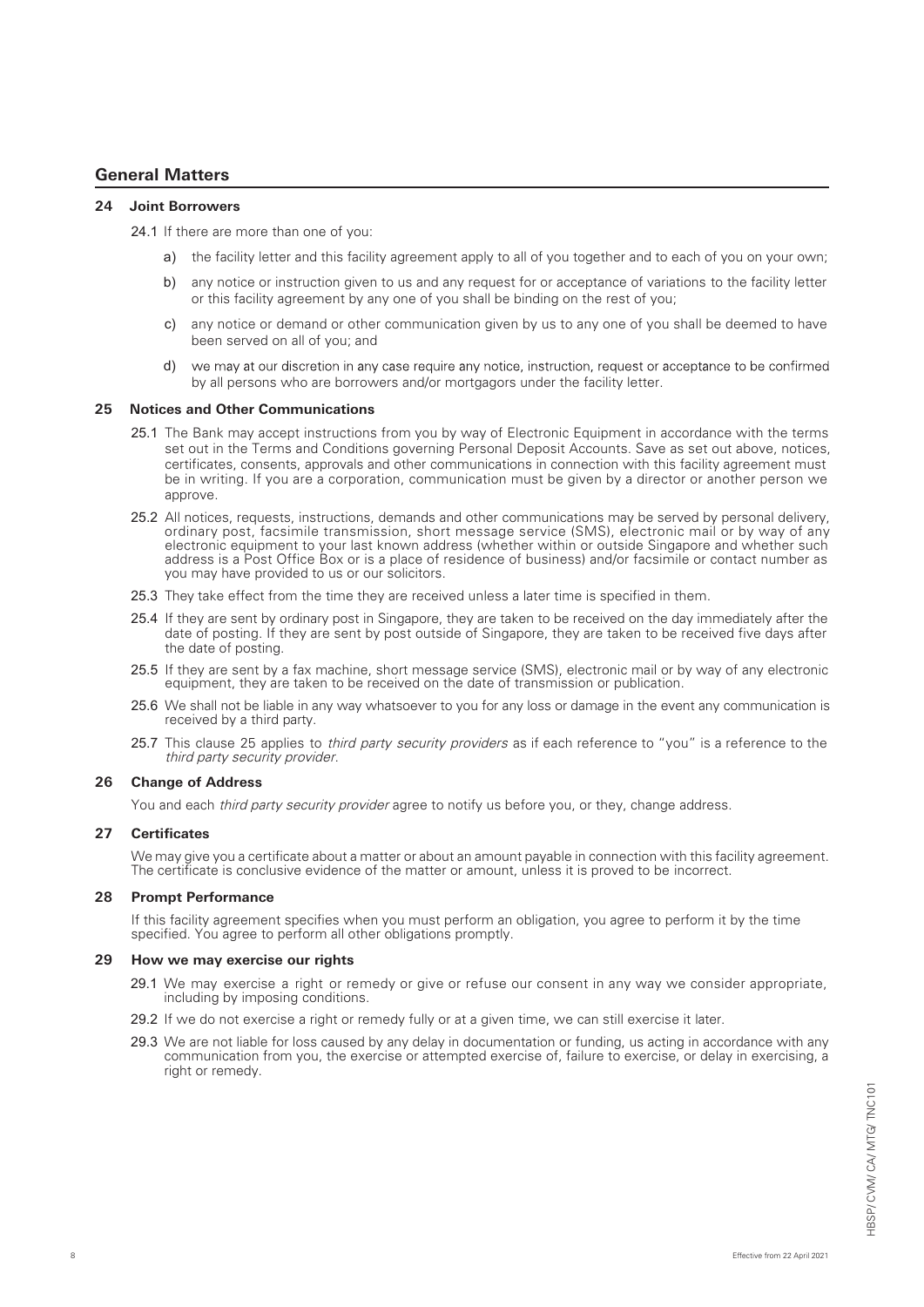- 29.4 Despite any other provision of this facility agreement, we need not do anything in connection with this facility agreement (including funding a drawdown) if it is impossible to act due to any cause beyond our control (including war, riot, natural disaster, labour dispute, or law taking effect after the date of this facility agreement). We are not responsible for any loss or expense suffered or incurred by you or any third party security provider as a result of our not acting for so long as an impossibility continues.
- 29.5 Our rights and remedies under this facility agreement:
	- a) are in addition to other rights and remedies given by law independently of this facility agreement and any rights we may have under any other *arrangement with us*; and
	- b) may be exercised even if this involves a conflict of duty or we have a personal interest in their exercise.
- 29.6 Our rights and remedies under this facility agreement may be exercised by any of our directors, any employee we authorize or any other person (including any agent or contractor) we authorize.

### **30 Rights of Third Parties**

- 30.1 Except to the extent expressly set out in this facility agreement, a person who is not a party to this facility agreement has no rights under the Contracts (Rights of Third Parties) Act (Cap 53B) to enforce or benefit from any term of this facility agreement.
- 30.2 The consent of any person who is not a party to this facility agreement is not required for any variation (including any release or compromise of liability) or termination of this facility agreement.

## **31 Indemnities**

The indemnities in this facility agreement are continuing obligations, independent of your other obligations under this facility agreement. It is not necessary for us to incur expense or make payment before enforcing a right of indemnity conferred by this facility agreement.

## **32 Variation and Waiver**

- 32.1 A provision of this facility agreement, or right created under it, may not be waived except in writing signed by the party or parties to be bound.
- 32.2 We may vary any provision of this facility agreement. If we do, we will notify you in writing and the change takes effect from the time we specify in the notice. We may also inform you of the change by:
	- a) exhibiting the same at any of our branches in Singapore; or
	- b) publishing the same in the press or any media in Singapore; or
	- c) in such other manner as we deem fit.

#### **33 Dealings**

- 33.1 Your rights are personal to you and may not be assigned without our consent.
- 33.2 We may assign, transfer or otherwise deal with our rights and obligations under this facility agreement or another *arrangement with us* in any way we consider appropriate. At our request you agree to execute and deliver to us or any other person we specify any document we reasonably require for this purpose. If we do this, you may not claim against any assignee, transferee (or any other person who has an interest in this facility agreement or the *arrangement with us*) any right of set-off you have against us.

### **34 Collection, Use and Disclosure of Customer Information**

#### 34.1 Collection

We, other members of the HSBC Group and/or HSBC Group's authorized service providers may collect, use and share Customer Information (including relevant information about you, your transactions, your use of our products and services, and your relationships with the HSBC Group) for the purposes listed in Clause 34.2 below. Customer Information may be requested from you (or a person acting on your behalf), or may also be collected by or on our behalf, or on behalf of members of the HSBC Group, from other sources (including from publically available information), generated or combined with other information available to us or any member of the HSBC Group.

### 34.2 Processing

9

We, members of the *HSBC Group* and/or our authorized service providers will process, transfer and disclose Customer Information in connection with the following purposes:

- a) providing *Services* and for any transactions requested or authorized by you;
- b) meeting *Compliance Obligations*:
- c) conducting Financial Crime Risk Management Activity;
- d) collecting any amounts due from you;
- e) conducting credit checks and obtaining or providing credit references;
- f) enforcing or defending our, or a member of the HSBC Group's, rights;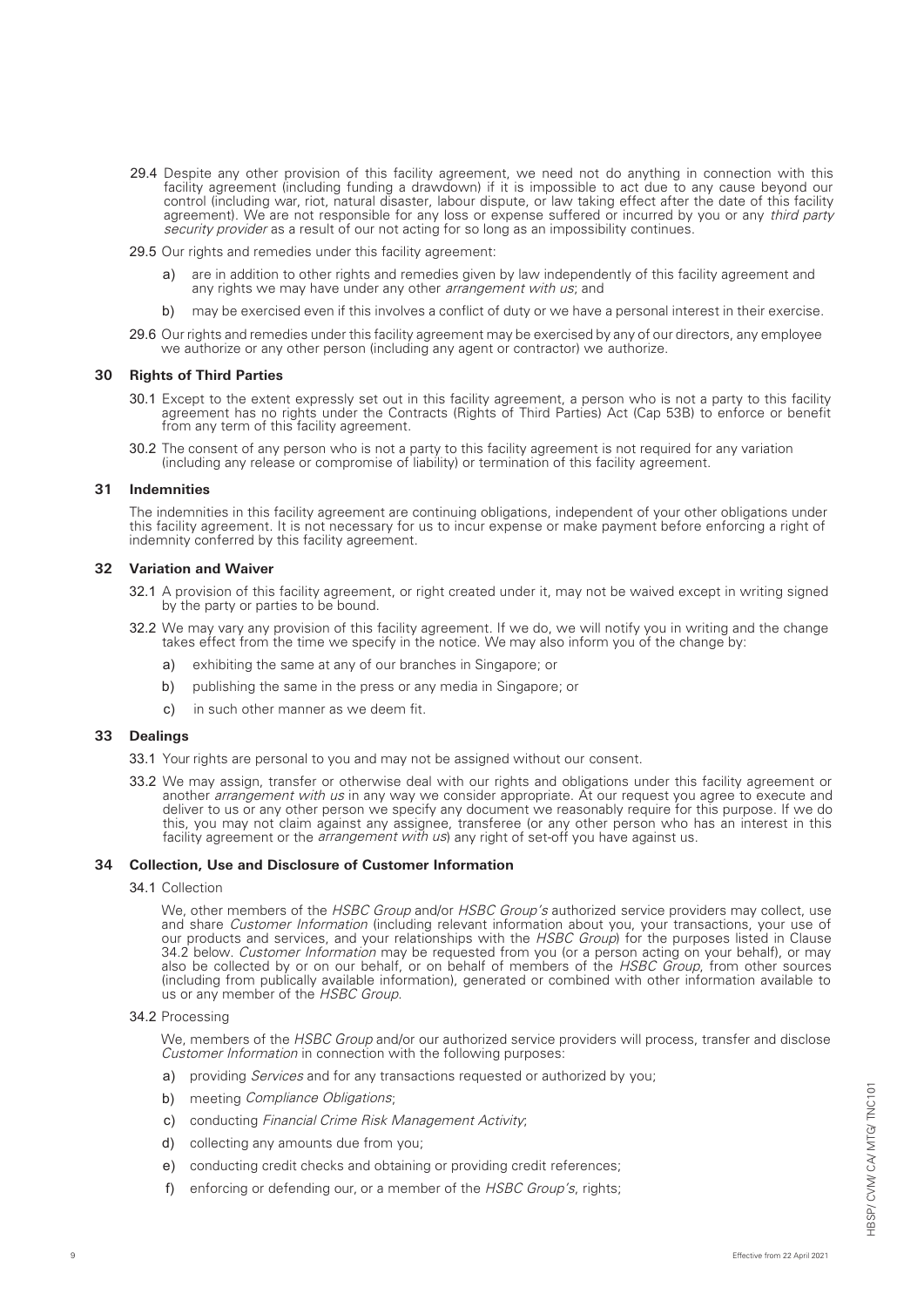- g) for our internal operational requirements or that of the HSBC Group (including, without limitation, credit, market, operational and technology risk management, system or product development and planning, insurance, audit and administrative purposes);
- h) maintaining our overall relationship with you; and/or
- i) any other purpose as may be in accordance with our, or a member of the HSBC Group's, general policy on the collection, use and disclosure of *Customer Information* under local data protection laws as set out in statements, circulars, notices or other terms and conditions made available by us to you from time to time (the Purposes).

#### 34.3 Sharing

We may (as necessary and appropriate for the Purposes) transfer and disclose any Customer Information to the following recipients wherever located (who may also process, transfer and disclose such Customer Information as is necessary and appropriate for the *Purposes*):

- a) any member of the HSBC Group:
- b) any sub-contractors, agents, service providers, or associates of the HSBC Group (including but not limited to mailing houses, telecommunication companies, and data processing companies) (including their employees, directors and officers);
- c) in response to any requests from any Authorities:
- d) anyone acting on your behalf, payment recipients, beneficiaries, account nominees, intermediary, correspondent and agent banks, clearing houses, clearing or settlement systems, market counterparties, upstream withholding agents, swap or trade repositories, stock exchanges, companies in which you have an interest in securities (where such securities are held by us for you);
- e) any party acquiring an interest in or assuming risk in or in connection with the Services (including without limitation insurers and credit protection counterparties);
- f) other financial institutions or credit bureaus;
- g) any third party fund manager who provides asset management services to you;
- h) any introducing broker to whom we provide introductions or referrals;
- i) in connection with any of our business transfers, disposals, mergers or acquisitions;
- j) our auditors and legal or other professional advisers;
- k) any other person with your consent; and
- l) any person in connection with any of the Purposes.

#### 34.4 Your Obligations

- a) You agree to inform us promptly, and in any event, within 30 days in writing if there are any changes to Customer Information supplied to us or a member of the HSBC Group from time to time, and to respond to any request from, us, or a member of the HSBC Group.
- b) You confirm and warrant that every person whose information (including Personal Data or Tax Information) you have provided to us or a member of the HSBC Group has been notified of and agreed to the collection, processing, disclosure and transfer of their information as set out in this facility agreement. You shall advise such persons that they may have rights of access to, and correction of, their Personal Data. We reserves the right to require you to produce documentary proof of the consents obtained from such persons, upon reasonable request made by us from time to time.
- c) Where:
	- (i) you fail to provide Customer Information that we reasonably request; or
	- (ii) you withhold or withdraw any consents which we may need to process, transfer or disclose Customer Information for the Purposes; or
	- (iii) we or a member of the *HSBC Group* has suspicions regarding the possible commission of Financial Crime or you present a potential Financial Crime risk to a member of the HSBC Group,

we may:

- (A) be unable to provide new, or continue to provide all or part of the, Services to you and reserve the right to terminate our business relationship with you;
- (B) take actions necessary for us or a member of the HSBC Group to meet the Compliance Obligations; and/or
- (C) block, transfer or close your account(s).

In addition, your failure to supply your, or your *Connected Person's, Tax Information* and accompanying statements, waivers and consents, may result in us making our own decision with respect to your status, including whether to report you to a *Tax Authority*, and may require us or other persons to withhold amounts as may be legally required by any *Tax Authority* and paying such amounts to any *Tax Authority*.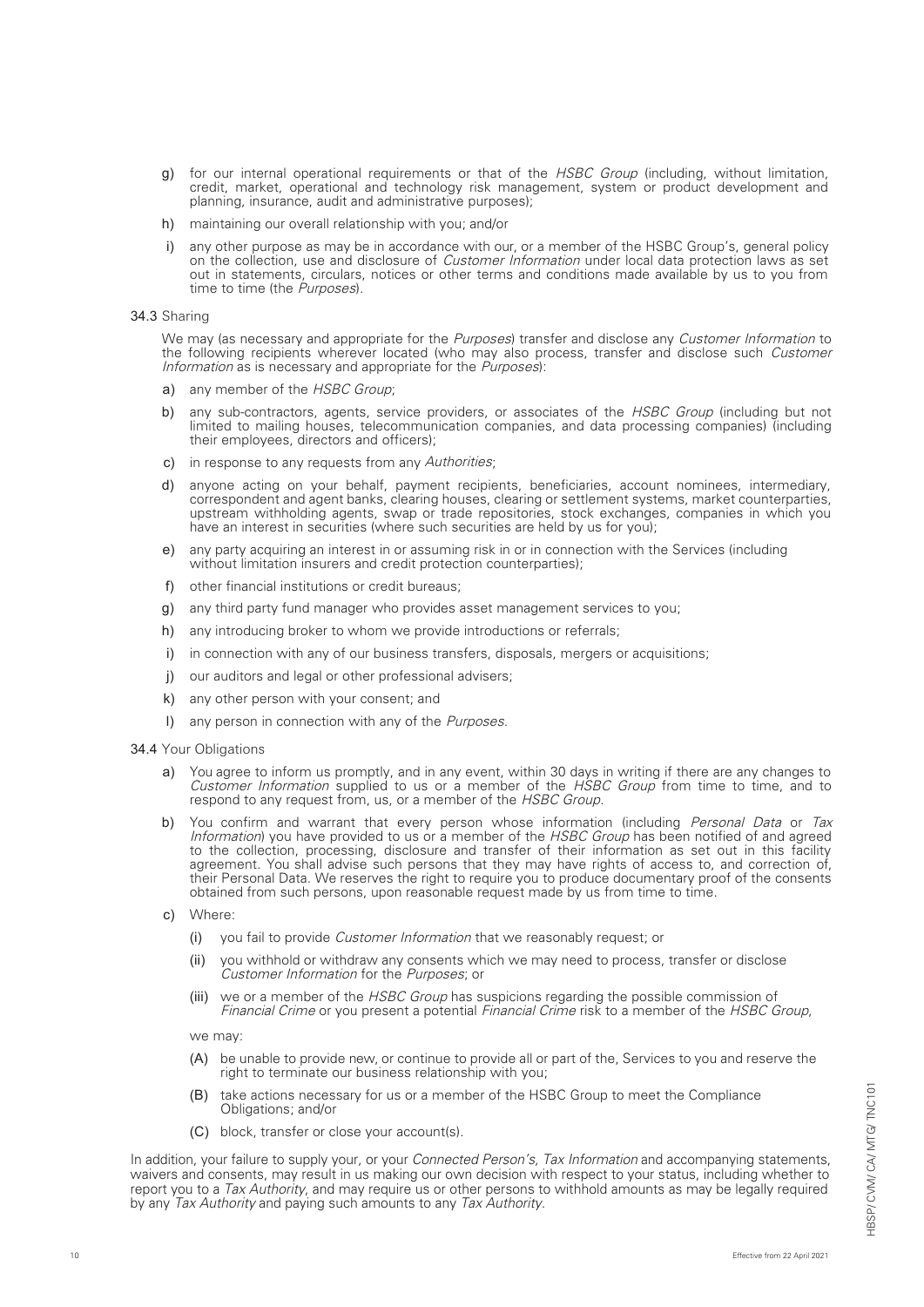## **35 Data Protection**

- 35.1 Whether it is processed in a home jurisdiction or overseas, in accordance with data protection legislation, Customer Information will be protected by a strict code of secrecy and security which all members of the HSBC Group, their staff and third parties are subject to.
- 35.2 Your attention is drawn to the fact that laws relating to banking secrecy or data protection may not have extra-territorial effect. Our service providers may be required by law to disclose Customer Information to third parties. Such circumstances include the service provider being compelled to disclose the Customer Information pursuant to a court order, requests from governmental or regulatory authorities, police investigations and criminal prosecutions.

### **36 Financial Crime Risk Management Activity**

- 36.1 We, and members of the *HSBC Group*, are required to, and may take any action considered appropriate to comply with laws, regulations, sanctions regimes, international guidance, *HSBC Group* internal policies and procedures, and/or demands from any *Authorities*, relating to or in connection with the detection, investigation and prevention of *Financial Crime (Financial Crime Risk Management Activity)*. Such action may include, but is not limited to:
	- a) screening, intercepting and investigating any instruction, communication, drawdown request, application for Services, or any payment sent to or by you, or on your behalf;
	- b) investigating the source of or intended recipient of funds;
	- c) combining *Customer Information* with other related information in the possession of the HSBC Group; and/or
	- d) making further enquiries as to the status of a person or entity, whether they are subject to a sanctions regime, or confirming your identity and status.
- 36.2 Exceptionally, our undertaking of Financial Crime Risk Management Activity may lead to us delaying, blocking or refusing the making or clearing of any payment, the processing of your instructions or application for Services or the provision of all or part of the Services. To the extent permissible by law, neither we nor any other member of HSBC Group shall be liable to you or any third party in respect of any loss howsoever arising, suffered or incurred by you or third party caused in whole or in part in connection with the undertaking of Financial Crime Risk Management Activity.

## **37 Tax Compliance**

You acknowledge that you are solely responsible for understanding and complying with your tax obligations (including but not limited to, tax payment or filing of returns or other required documentation relating to the payment of all relevant taxes) in all jurisdictions in which those obligations arise and relating to the opening and use of account(s) and/or *Service*s provided by us and/or members of the *HSBC Group*. Certain countries may have tax legislation with extra-territorial effect regardless of your place of domicile, residence, citizenship or incorporation. Neither we nor any other member of the *HSBC Group* provides tax advice. You are advised to seek independent legal and/or tax advice. Neither we nor any other member of the *HSBC Group* has any responsibility in respect of your tax obligations in any jurisdiction which they may arise including, without limitation, any that may relate specifically to the opening and use of account(s) and/or Services provided by us and/or members of the *HSBC Group*.

## **38 Our Rights**

- 38.1 In the event the Bank makes a mistake in the facility letter relating to the interest rate for the facility, the facility limit or any other term which the Bank considers material, the Bank may upon discovery of the mistake, require you to re-sign a new *facility letter* which reflects the correct term.
- 38.2 If you do not agree to sign the new facility letter, the Bank may exercise its right not to provide any drawing under the facility and/or cancel the facility and demand payment of the total amount owing for all facilities. Where the mistake relates to a repricing of an existing *facility* ("the erroneous pricing"), then where you do not agree to sign the new facility letter to rectify the erroneous pricing: (i) the Bank may exercise its right not to reprice, (ii) the pricing of the facility will be in accordance with the terms of the facility letter accepted by you before the *facility* was repriced, and (iii) the erroneous pricing will be deemed invalid and you shall have no right to unenforced it against the Bank.

## **39 Lack of Capacity**

- 39.1 In the event that we receive written notice of your lack of capacity under the Mental Capacity Act (Cap. 177A) of Singapore (or such other equivalent, amendment or replacement legislation), we shall be entitled (but not obliged) to:
	- accept and execute instructions of any nature which we believe to be genuine and purporting to be signed, given or issued by your authorzed agent (including without limitation, a done of a lasting power of attorney granted by you); and
	- b) without assigning any reason whatsoever, with or without written notice to you, suspend, freeze, cancel, terminate or close an *arrangement with us* and/or facility or the use or availability of any or all of the products, services or other privileges provided under an *arrangement with us*, as the case may be.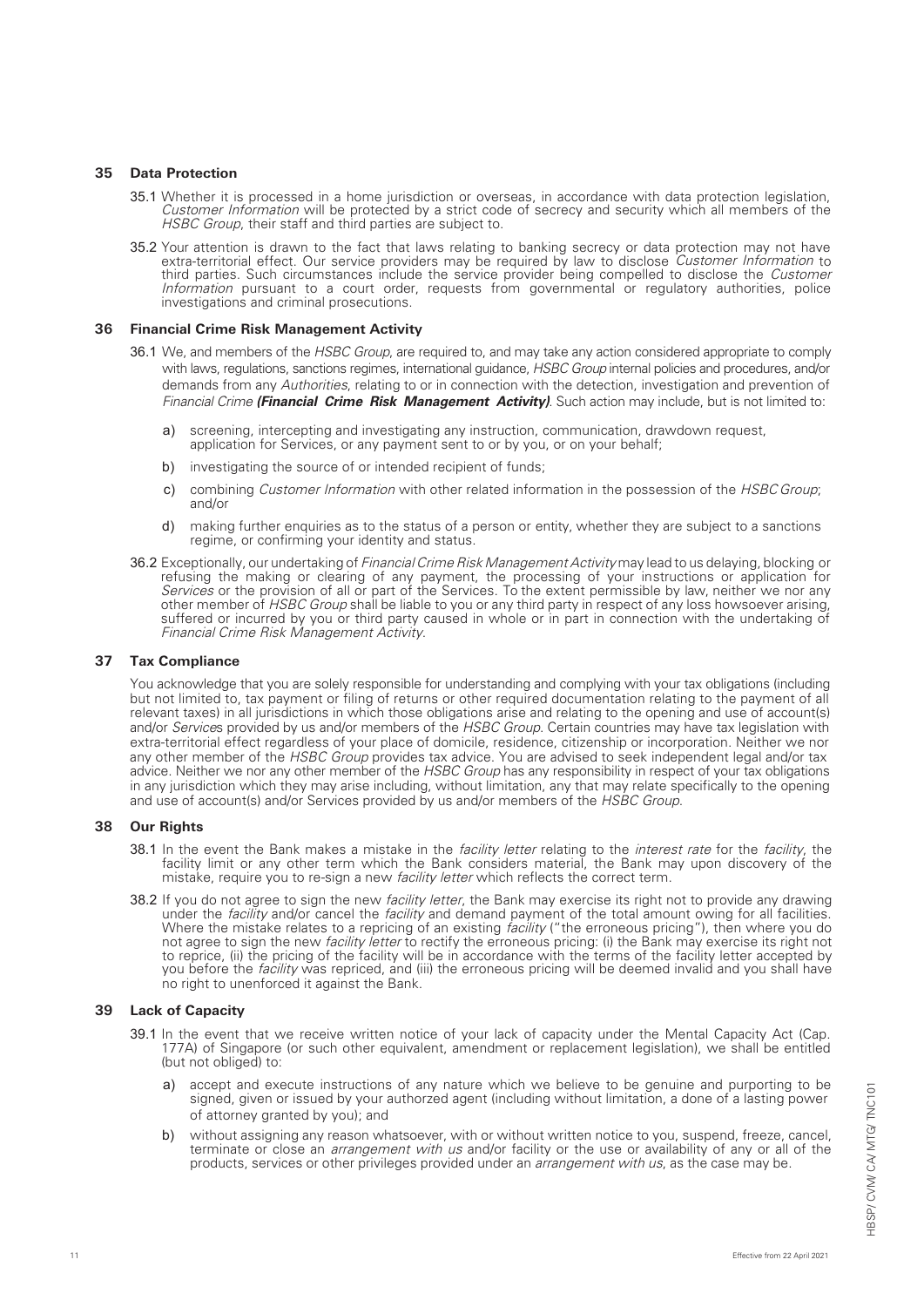- 39.2 You agree to ratify everything that your authorized agent (including without limitation, a done of a lasting power of attorney granted by you) does on your behalf arising from or in connection an *arrangement with us* and/or us in providing the services, performing its obligations hereunder or accepting instructions received from or purportedly given by the authorized agent.
- 39.3 Without prejudice to Clause 20, you shall keep us indemnified at all times against, and save us harmless from, all actions, proceedings, claims, liabilities, losses, damages, demands and expenses of whatsoever nature (whether actual or contingent), including legal costs on a full indemnity basis, which may be brought against or suffered, paid, incurred by us directly or indirectly under, out of or in connection with an arrangement with us and/or us in providing the services, performing its obligations hereunder or accepting instructions received from or purportedly given by the authorized agent, and acting or failing to act thereon or in connection with any breach of any warranty given by you or obligation of yours under an *arrangement* with us. Such indemnity shall continue notwithstanding the termination of any arrangement with us. All such indemnified amounts may be debited from any account you have with us.

#### **40 Inconsistency/Survival upon Termination**

- 40.1 In the event of any conflict or inconsistency between the "Terms and Conditions Governing Personal Deposit Accounts" and other account terms and conditions with this facility agreement, this facility agreement prevails.
- 40.2 In the event of any conflict or inconsistency between the terms in Clauses 34 to 37 and those similar clauses in any other service, product, business relationship, account, policy or agreement between you and us, the terms in this facility agreement shall prevail.
- 40.3 Any consents, authorizations, requested waivers and permissions that already exist from you in relation to Customer Information shall continue to apply in full force and effect, to the extent permissible by applicable local law.
- 40.4 To the extent permissible by Singapore law, this facility agreement shall continue to apply notwithstanding its termination, any termination by us or a member of the HSBC Group of the provision of any Services to you or the termination of any *arrangement with us*.

## **41 Severability**

If the whole or any part of a provision of this facility agreement is void, unenforceable or illegal, it is severed. The remainder of this facility agreement has full force and effect. This clause has no effect if the severance alters the basic nature of this facility agreement or is contrary to public policy.

### **42 Applicable Law and Serving Documents**

- 42.1 The facility agreement is governed by the laws of Singapore. You and we submit to the non-exclusive jurisdiction of the courts of Singapore.
- 42.2 We may serve any document in a court action on you by delivering it to, or leaving it at, your address set out in the facility letter or such other address as you and we agree at any time. This clause does not prevent any other method of service.
- 42.3 You acknowledge that you are responsible for ensuring, and you represent and warrant, that you are in compliance (and will continue to be in compliance throughout the term of the facility) with all the laws and regulations applicable to your nationality and country of residence and that such laws and regulations allow the acceptance of the facility accepted by the Bank for any consequences under the laws of any country other than Singapore or any tax implications that may arise in connection with the facility. You will also notify the Bank immediately of any change to your nationality or country of residency.

## **Meaning of Words**

**43** *adjusted purchase price* means the purchase price of the *property* after deduction of the amount of any discount, subsidy, rebate voucher or other benefit provided by the vendor or any other party (including the payment of renovation or interior design costs or legal or stamp fees for the purchase of the *property* and any interest subsidies on any credit facility relating to the purchase of the *property*) having the effect of reducing the true purchase price of the *property*.

*arrangement with us* means this facility agreement, each *security* and each other arrangement (including an agreement or a *security interest*) under which you or a *third party security provider* has or could in the future have obligations to us or any member of the *HSBC Group*.

*Authorities* means any judicial, administrative or regulatory body, any government, or public or government agency, instrumentality or authority, any *Tax Authority*, securities or futures exchange, self-regulatory organization, trade repositories, court, central bank or law enforcement body, or any agents thereof, having jurisdiction over any part of *HSBC Group*.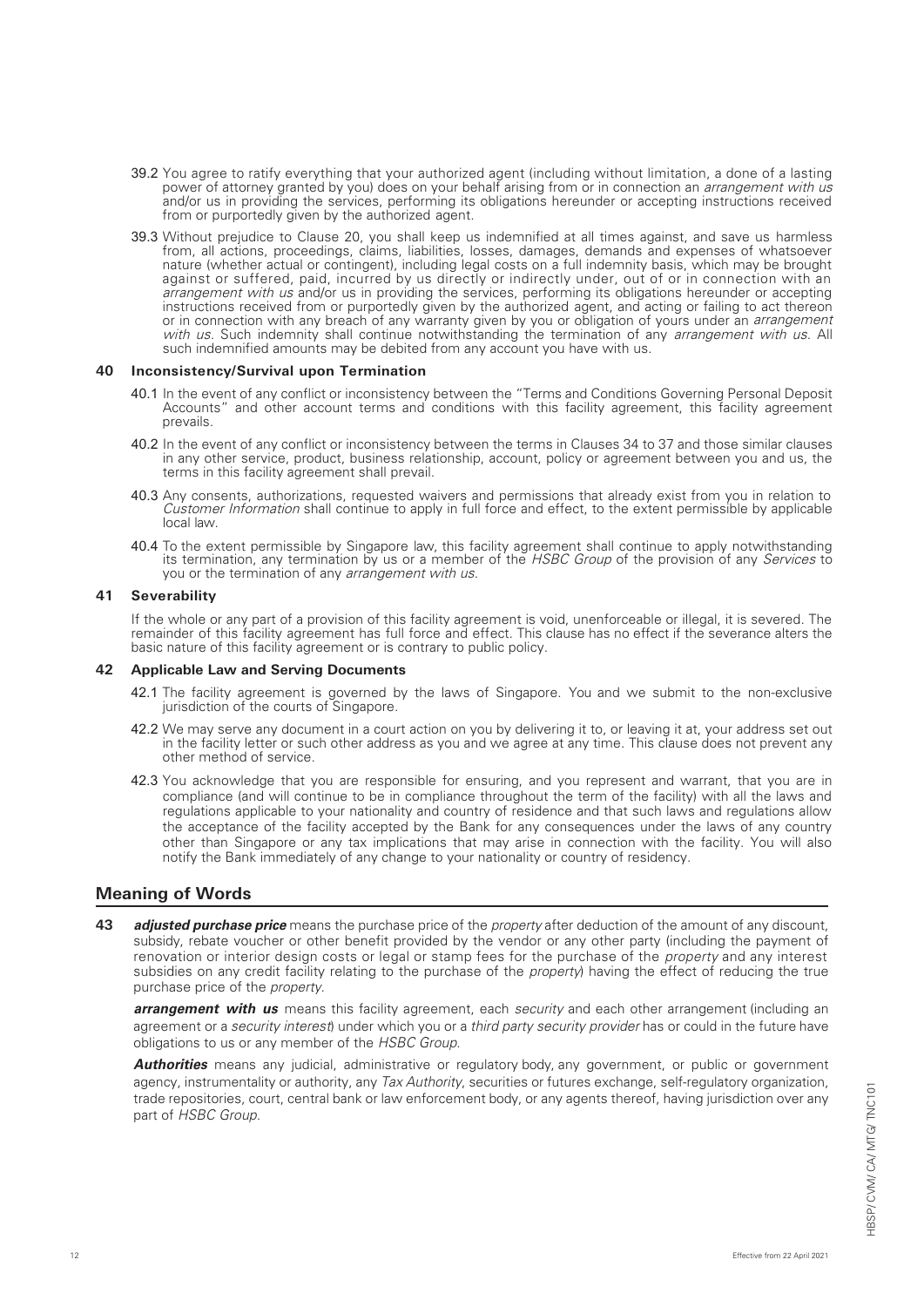### *availability period* means:

- (a) in the case of a Property Loan for a *property* in respect of which title has been issued to the *mortgagor*, until the date being six months from and including the date of the facility letter; or in the case of a Property Loan for a *property* under construction, until the date being three months from the date of issuance of the separate title to the *property*; or
- (b) in the case of Bridging Loan / Short Term Loan, until the date being six months from and including the date of the facility letter, or such further period we permit.

**balance owing** for a particular facility means, at any time, the difference between all amounts credited and all amounts debited to you in connection with that facility at that time. When this amount is to be calculated for the end of a day, it includes all debits and credits assigned to that day.

*Bridging Loan* means a loan described as such in the facility letter.

**business day** means Mondays to Fridays, excluding Saturdays, Sundays and Public Holidays.

*Compliance Obligations* means obligations of any member of the *HSBC Group* to comply with: (a) any applicable local or foreign statute, law, regulation, ordinance, rule, judgment, decree, voluntary code, directive, guidelines, administrative requirements, sanctions regime, court order, agreement between any member of the *HSBC Group* and an *Authority*, or agreement or treaty between *Authorities* and applicable to us or a member of the *HSBC Group* (Laws), or international guidance and internal policies or procedures, (b) any demand from Authorities or reporting, regulatory trade reporting, disclosure or other obligations under *Laws*, and (c) *Laws* requiring us to verify the identity of our customers.

*Connected Person* means a person or entity whose information (including *Personal Data* or *Tax Information*) is provided by, or on behalf of, you to any member of the *HSBC Group* or otherwise received by any member of the *HSBC Group* in connection with the provision of the Services. In relation to you, a *Connected Perso*n may include, but is not limited to, a *third party security provider*, any guarantor, a director or officer of a company, partners or members of a partnership, any *substantial owner*, *controlling person*, or beneficial owner, director, trustee, settlor or protector of a trust, account holder of a designated account, payee of a designated payment, representative, agent or nominee of yours, or any other persons or entities having a relationship to you that is relevant to your banking relationship with the *HSBC Group*.

*controlling persons* generally means individuals who exercise control over an entity (for a trust, these are the settlor, the trustees, the protector, the beneficiaries or class of beneficiaries, and any other individual who exercises ultimate effective control over the trust, and in the case of a legal entity other than a trust, such term means persons in equivalent or similar positions of control).

*CPF Board* means the Central Provident Fund Board.

*CPF contributions* means the monthly contributions made to the Central Provident Fund by each *mortgagor* (including you) and their employers.

*CPF grant* means each grant made to any *mortgagor* (including you) by the CPF Board.

*CPF lump sum withdrawal* means a portion of CPF savings so specified in the facility letter.

*CPF savings* means the total of the savings available to be used standing to the credit of the accounts held by any *mortgagor* (including you) with the Central Provident Fund.

*costs* includes charges and expenses; and costs, charges and expenses in connection with advisers (in the case of legal advisers, on a full indemnity basis).

*Customer Information* means either your or a Connected Person's *Personal Data*, confidential information, and/ or *Tax Information* (including accompanying statements, waivers and consents).

*default rate* means a per annum rate of interest payable under clause 19.

*drawdown date* for a facility means each date on which that facility is drawdown.

*Electronic Equipment* means any electronic equipment including a terminal, computer, fax machine, telephone, mobile telephone or any other equipment which the Bank advises is acceptable from time to time.

*existing mortgagee* means the person who holds a mortgage over the *property* to be mortgaged to us.

**existing property** has the meaning given to it in the Bridging Loan and Short Term Loan details section of the facility letter.

*facility* means a facility we agree to provide you under this facility agreement.

*facility agreement* means these property loan standard terms.

**facility limit** for a facility means the facility limit for that facility as stated in the section for that facility in the facility letter.

**facility letter** means the facility letter which is part of this facility agreement.

*Financial Crime* means money laundering, terrorist financing, bribery, corruption, tax evasion, fraud, evasion of economic or trade sanctions, and/or violations, or attempts to circumvent or violate any *Laws* or regulations relating to these matters.

*Financial Crime Risk Management Activity* has the meaning given to it in Clause 36.1.

*first year* for a facility has the meaning given to it in the "Interest rate" section for that facility in the facility letter.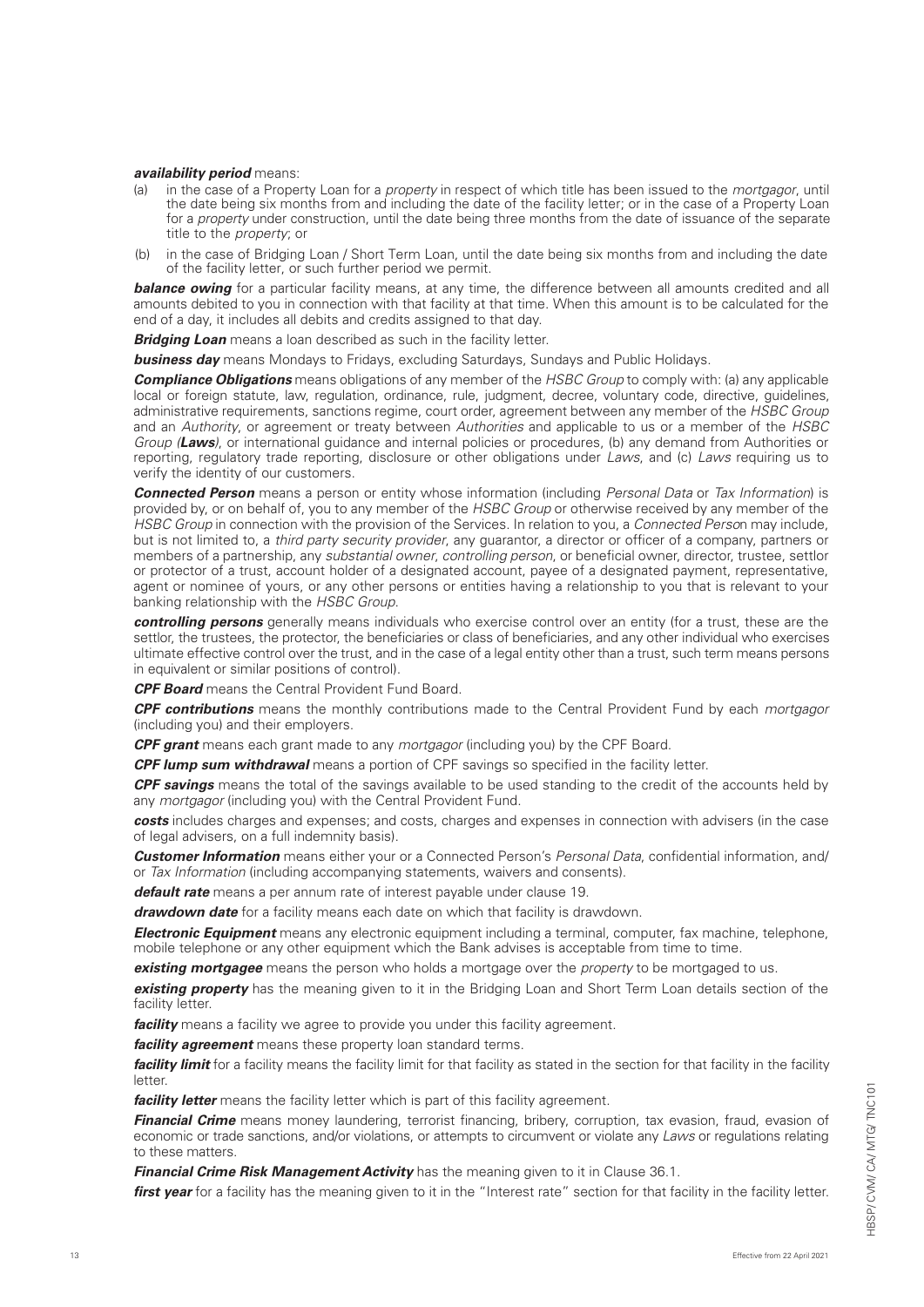## *for example* see *including*.

*guarantee* includes an indemnity. *Housing Loan* means a loan described as such in the facility letter.

**HDB** means the Housing Development Board.

*HDB property* means property which is a property held under a lease issued, or to be issued by, HDB.

*HSBC Group* means HSBC Holdings plc, and/or any of, its affiliates, subsidiaries, associated entities and any of their branches and offices, and *any member of the HSBC Group* has the same meaning.

*including, such as* or *for example* when introducing an example, does not limit the meaning of the words to which the example relates to that example or examples of a similar kind.

*insolvent* means being in liquidation, in provisional liquidation, bankrupt, wound up, subject to any arrangement for readjustment, rescheduling or deferral of debts, subject to any interim order under the Bankruptcy Act (Cap 20), protected from creditors under any statute, dissolved, making any assignment or composition, or being otherwise unable to pay debts when they fall due.

*interest rate* for a facility means the interest rate for that facility as described in the section for that facility in the facility letter.

**Investment Property Loan** means a loan described as such in the facility letter.

*market value* means the market value of the *property* (a) as set out in the most recent valuation report on the *property* issued by a valuer we select; or (b) confirmed by the relevant Authorities involved in the sale and purchase and financing of the *property* including without limitation HDB and CPF Board; or (c) if there is no valuation report received by us, the market value of the *property* as determined by us.

*mortgagor* means each of you and any other person who has title to the *property*.

*mortgagee interest policy* means the insurance to be procured by you in respect of damage to the *property* and relates solely to our interest as mortgagee.

*payable*, in relation to an amount, means an amount which is currently payable or will or may be payable in the future.

**person** includes an individual, a firm, a body corporate, an unincorporated association or an authority.

*Personal Data* means any data relating to an individual, whether true or not, from which the individual can be identified, whether with other data or other information we are likely to have access to or otherwise, including, without limitation, sensitive personal data.

*prime rate* means our prime lending rate for Singapore Dollars as announced by us (or displayed at our premises) from time to time.

*private property* means *property* (other than *HDB property*).

*property* means the property to be purchased or refinanced by a facility and mortgaged to us, as described in the facility letter.

*Property Loan* means a loan or loans secured by a mortgage over property and includes a Housing Loan, Investment Property Loan, Term Loan, Bridging Loan and Short Term Loan.

**Purposes** has the meaning given to it in Clause 34.2.

**related borrower** in relation to an applicant means the applicant's spouse, child, sibling and parent.

second year for a facility means the period from and including the day after the end of the *first year* to but excluding the same date in the next following year.

*secured property* means each property over which a security is held, including the *property*.

*security* means each security described in the security details section of the facility letter and any substitute or additional security interest given in connection with an *arrangement with us*.

*security interest* means any security for the payment of money or performance of obligations including a mortgage, charge, lien, pledge, trust, power or title retention arrangement. *Security interest* also includes a guarantee.

**Services** means, without limitation, (a) the opening, maintaining and closing of your bank accounts, (b) the provision of credit facilities and other banking products and services to you (including, for example, securities dealing, investment advisory, broker, agency, custodian, clearing or technology procuring services), processing applications, ancillary credit assessment and product eligibility assessment, and (c) the maintenance of our overall relationship with you, including insurance, audit and administrative purposes.

**Short Term Loan** means a loan described as such in the facility letter.

*SmartMortgage account* means a *SmartMortgage facility* account opened with us in your name and the *transaction account*.

*SmartMortgage interest credit* means, for a month, the sum of the amounts calculated by us by applying the *SmartMortgage interest credit* rate to the credit balance of the transaction account on each day in the month. The *SmartMortgage interest credit* shall not exceed a maximum equal to the percentage of the interest as specified by us in the facility letter or such other percentages which we may notify you from time to time (other than any interest which accrues at the *default rate*) on the *SmartMortgage facility* for the relevant month.